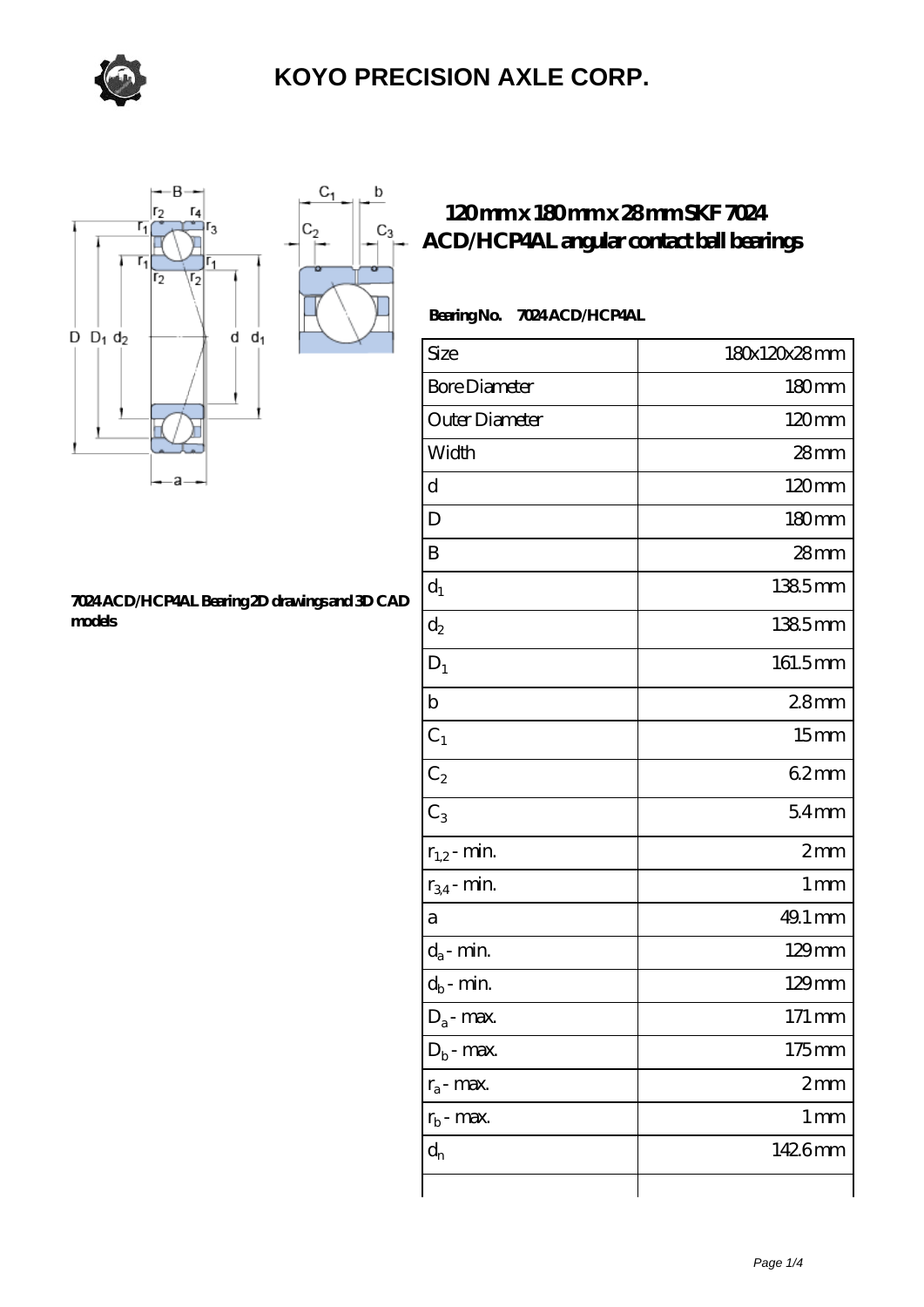

| Basic dynamic load rating-<br>С          | 111 kN            |
|------------------------------------------|-------------------|
| Basic static load rating - $C_0$         | 116kN             |
| Fatigue load limit - $P_{\rm u}$         | 4kN               |
| Limiting speed for grease<br>lubrication | 8000r/min         |
| Limiting speed for oil<br>lubrication    | 12000mm/min       |
| Ball - $D_w$                             | $19.05$ mm        |
| Ball - z                                 | 22                |
| $G_{ref}$                                | $27 \text{ cm}$ 3 |
| Calculation factor - e                   | 068               |
| Calculation factor - $Y_2$               | 0.87              |
| Calculation factor - $Y_0$               | 038               |
| Calculation factor - $X_2$               | 041               |
| Calculation factor - $Y_1$               | 092               |
| Calculation factor - $Y_2$               | 1.41              |
| Calculation factor - $Y_0$               | 0.76              |
| Calculation factor - $X_2$               | 067               |
| Preload class $A - G_A$                  | 600N              |
| Preload class $B - G_B$                  | 1380N             |
| Preload class $C - G_C$                  | 2760N             |
| Preload class $D - G_D$                  | 5520N             |
| Calculation factor - f                   | 1.17              |
| Calculation factor - $f_1$               | 099               |
| Calculation factor - $f_{2A}$            | 1                 |
| Calculation factor - $f_{\rm 2B}$        | 1.02              |
| Calculation factor - $f_{\chi}$          | 1.05              |
| Calculation factor - $f_{2D}$            | 1.08              |
| Calculation factor - $f_{HC}$            | 1.02              |
|                                          |                   |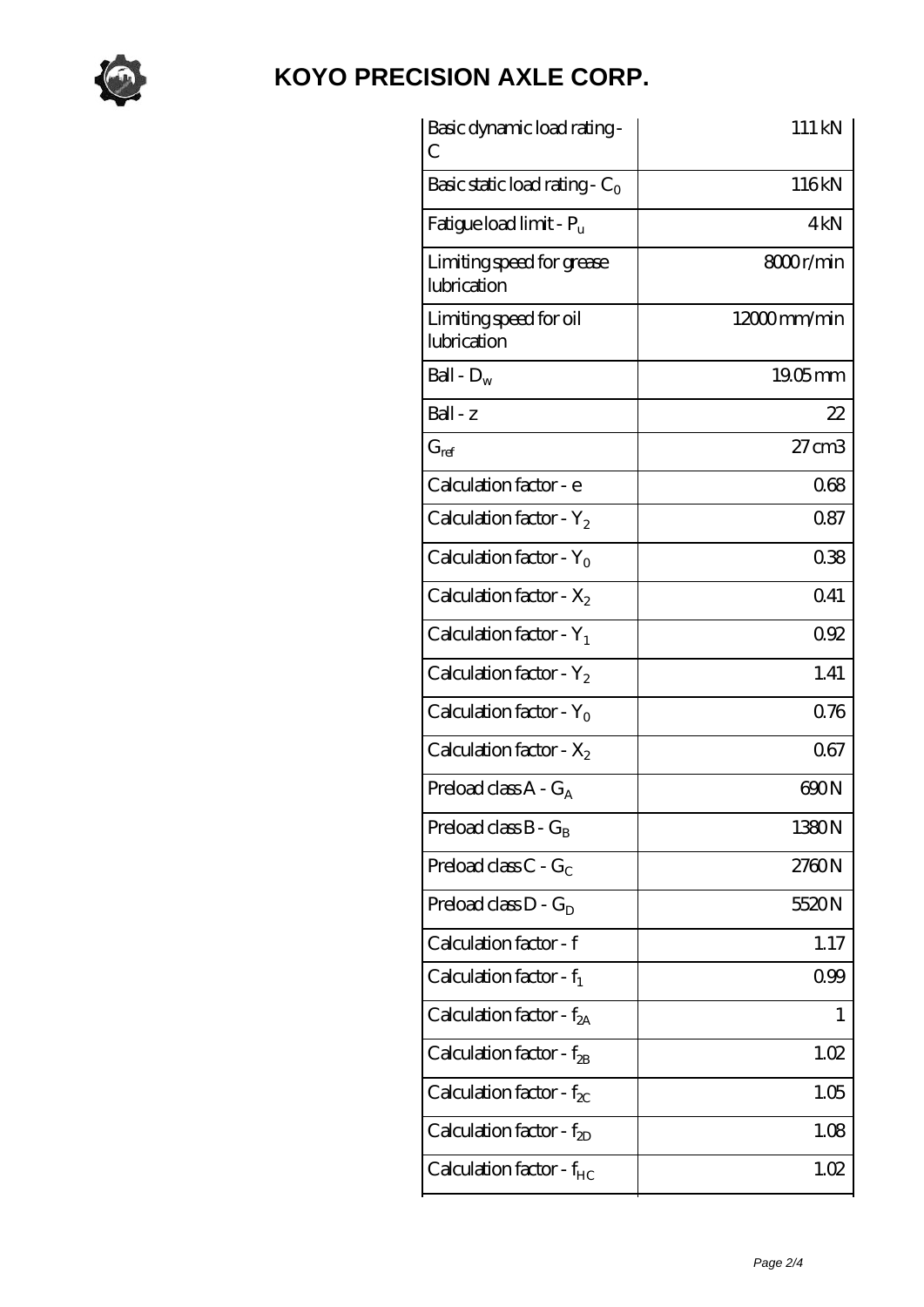

| Preload class A                             | 353N/micron          |
|---------------------------------------------|----------------------|
| Preload class B                             | 461 N/micron         |
| Preload class C                             | 613N/micron          |
| Preload class D                             | 831 N/micron         |
| $d_1$                                       | 1385mm               |
| $d_2$                                       | 1385mm               |
| $D_1$                                       | 161.5mm              |
| $C_1$                                       | 15 <sub>mm</sub>     |
| $C_2$                                       | 62mm                 |
| $C_3$                                       | 54 <sub>mm</sub>     |
| $r_{1,2}$ min.                              | 2mm                  |
| $r_{34}$ min.                               | $1 \,\mathrm{mm}$    |
| $d_a$ min.                                  | $129$ mm             |
| $d_b$ min.                                  | $129$ mm             |
| $D_a$ max.                                  | 171 mm               |
| $D_{b}$ max.                                | $175$ mm             |
| $r_a$ max.                                  | $2 \text{mm}$        |
| $r_{\rm b}$ max.                            | 1 <sub>mm</sub>      |
| $d_{n}$                                     | 1426mm               |
| Basic dynamic load rating C                 | 111 kN               |
| Basic static load rating $C_0$              | 116kN                |
| Fatigue load limit Pu                       | 4kN                  |
| Attainable speed for grease<br>lubrication  | 8000r/min            |
| Attainable speed for oil-air<br>lubrication | $12000$ r/min        |
| Ball diameter $D_w$                         | $1905$ <sub>mm</sub> |
| Number of balls z                           | 22                   |
| Reference grease quantity<br>$G_{ref}$      | $27 \text{ cm}^3$    |
| Preload class A $G_A$                       | 600N                 |
| Static axial stiffness, preload<br>classA   | 353N/µ m             |
|                                             |                      |